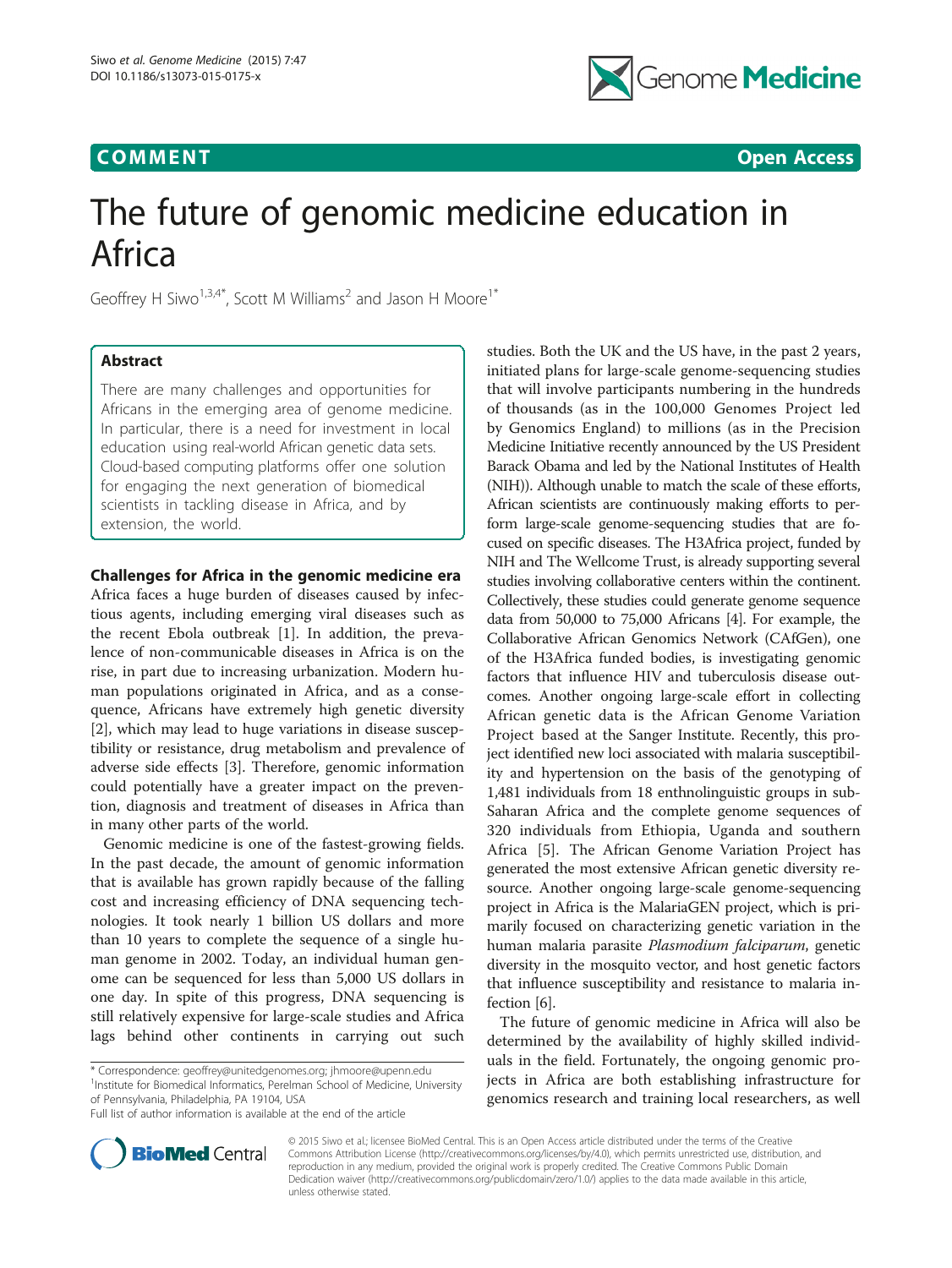<span id="page-1-0"></span>as generating genomic datasets. Indeed, many of these projects have made capacity building one of their core missions. In particular, H3Africa has established a bioinformatics network (H3ABioNet), whose core mission is to develop bioinformatics capacity throughout the continent and to provide infrastructure to support genomic analysis and data storage [\[7](#page-2-0)]. H3ABioNet members include 32 research institutions located in 15 African countries and two partner institutions in the US [\[8](#page-2-0)]. The network is providing training to several students through workshops and internships in areas such as population genetics, genetic epidemiology and data analytics. The Wellcome Trust periodically organizes workshops, such as the Genomic Epidemiology of Malaria course, that provide an opportunity for young researchers in Africa to learn skills in the computational analysis of genomic datasets from leading scientists in the field. H3Africa has developed a data-sharing policy framework that ensures that Africa-based researchers have access to genetic datasets from the project for a period of up to 23 months before the datasets become widely available [\[9](#page-2-0)].

## Next steps for genome medicine education: United Genomes Project

The existing genomics projects and capacity-building frameworks are playing a vital role in engaging young scientists across Africa. Nevertheless, scaling genetic data collection across Africa's diverse ethnicities and providing hands-on training to hundreds or even thousands of students and researchers across the continent remains a challenge. For African scientists to take advantage of the increasing availability of genomic datasets from the continent and for data-sharing policy frameworks that give African researchers first access to the datasets [[9](#page-2-0)], there is a need for affordable computational infrastructure and training opportunities.

The United Genomes Project, first publicly announced at the Technology, Entertainment and Design (TED) Global Conference (Rio de Janeiro, 2014), is developing scalable approaches to meet these needs. It provides an education and open science platform to train students and biomedical scientists in Africa in genomic medicine by engaging them in computational projects, which address defined challenges that are relevant to the continent [[10](#page-2-0)]. The project will help researchers to tackle real-world issues in genomic medicine by: developing scalable approaches to collate genomic data across multiple African ethnicities; building capacity across the continent using cloud computing and interactive programming interfaces; and facilitating scientific discovery through crowdsourcing and open innovation. United Genomes will collate genetic data from multiple ethnic groups from two main sources: first, anonymized data shared by African immigrants to the US who have undergone direct-to-consumer genetic testing

provided by 23andMe, and second, collation of all published and publicly available genetic data from African individuals scattered across online repositories. The project will provide access to these datasets (with the level of access to users dependent on the consent given by participants in each study), leverage innovative methods for internet connectivity, and make high-performance cloudcomputing resources available to researchers or students so that they can run memory-intensive genomic analyses for research and education without the need to own powerful computers. United Genomes will collaborate with existing educational programs at universities or with programs offered by projects such as H3Africa. For example, researchers at universities or institutes providing teaching programs in Africa will be allowed to create their own courses using data and computational resources available on the project's website and course materials from H3ABioNet.

The vast majority of educational systems, including the Massive Open Online Courses offered by some universities and other e-learning organizations, all focus on imparting skills to students, which in many cases are expected to be applied by the students in the future. What if education could be realized in parallel with solving a real world problem, using real-world data and expertise? We hope that a cloud-based system for genomic medicine could help train the next generation of biomedical scientists in Africa while enabling them to contribute new knowledge, and importantly, to help solve some of Africa's medical challenges. If genomic medicine becomes a cornerstone of medicine, the growing gap in knowledge relating to African and European genetics could perpetuate future health disparities. The time for avoiding these disparities is now, when genomic medicine is still in its infancy. The large-scale generation and analysis of African genetic datasets will have a huge impact on medicine in other world populations, just as it has had on expanding our knowledge of the origin and diversity of the human species.

### Competing interests

The authors declare that they have no competing interests.

#### Author details

<sup>1</sup>Institute for Biomedical Informatics, Perelman School of Medicine, University of Pennsylvania, Philadelphia, PA 19104, USA. <sup>2</sup>Department of Genetics Geisel School of Medicine, Dartmouth College, Lebanon, NH 03756, USA. <sup>3</sup>IBM TJ Watson Research Center, Yorktown Heights, NY 10598, USA. <sup>4</sup>IBM Research-Africa, Sandton 2196, South Africa.

## Published online: 23 May 2015

#### References

1. Tambo E. Need of surveillance response systems to combat Ebola outbreaks and other emerging infectious diseases in African countries. Infect Dis Poverty. 2014;3:1–7.